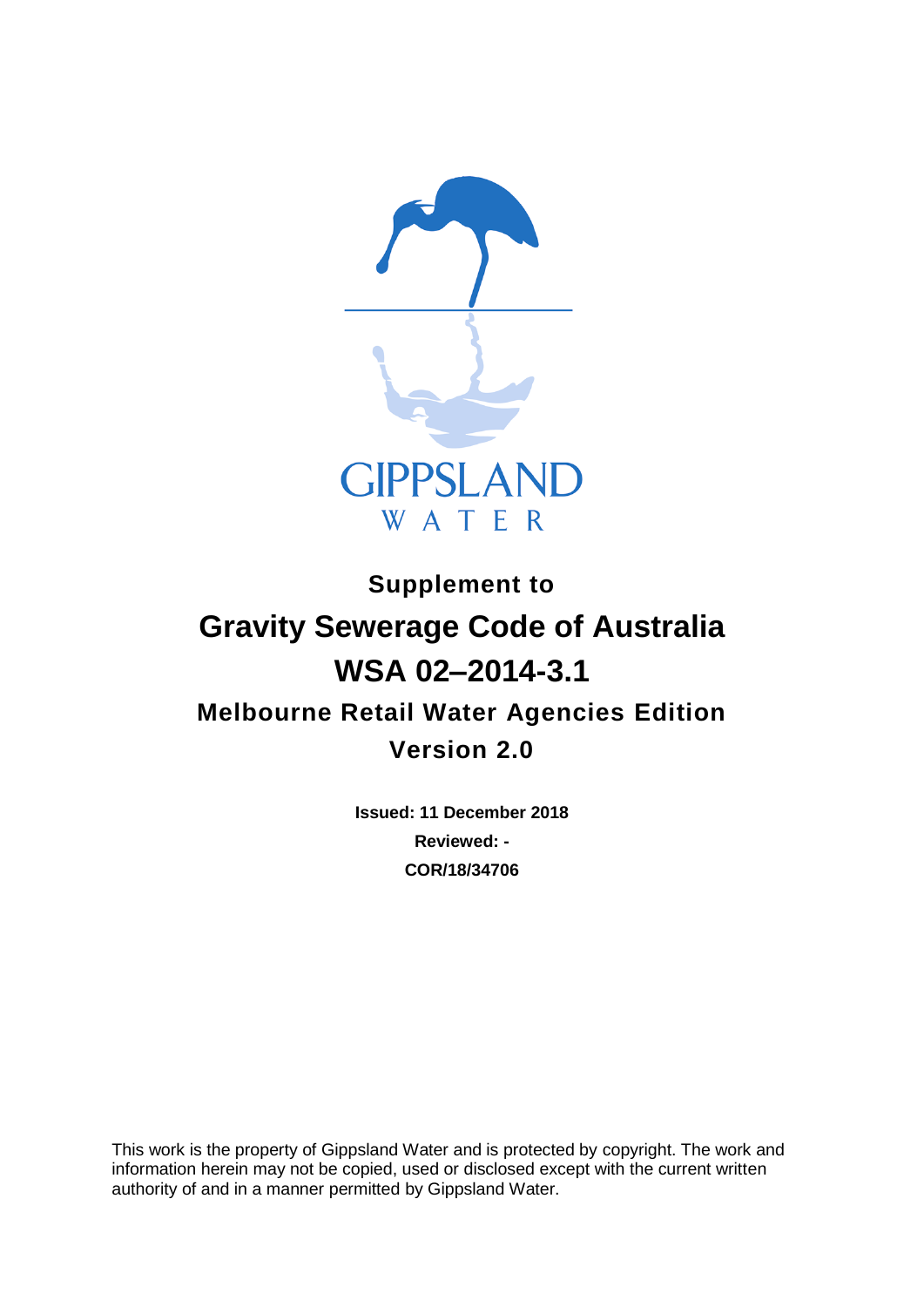

# **Document Details**

| <b>Business Owner</b>   | <b>Gippsland Water</b>                                                                                                  |  |
|-------------------------|-------------------------------------------------------------------------------------------------------------------------|--|
| <b>Process Owner</b>    | <b>Asset Management</b>                                                                                                 |  |
| <b>Document Title</b>   | Supplement to Gravity Sewerage Code of Australia WSA 02-2014-3.1<br>Melbourne Retail Water Agencies Edition Version 2.0 |  |
| <b>TRIM Record No.</b>  | COR/18/34706                                                                                                            |  |
| <b>Document Version</b> | 2                                                                                                                       |  |
| <b>New Review Date</b>  | As required                                                                                                             |  |
| <b>Print date</b>       | 25 November 2019                                                                                                        |  |

# **Document Authorisation**

|                      | <b>Name</b>                                                                            | <b>Date</b>         |
|----------------------|----------------------------------------------------------------------------------------|---------------------|
| <b>Written by</b>    | Gavin Milne                                                                            | 1 August 2018       |
| <b>Reviewed by</b>   | Land Development, Asset Management, Asset<br>Planning, Asset Delivery, Field Services. |                     |
| <b>Approved by</b>   | Nazrul Islam                                                                           | 14 November<br>2018 |
| <b>Authorised by</b> | Nicholas Moss                                                                          | 11 December<br>2018 |

# **Document History**

| <b>Version</b> | Date     | <b>Author</b>              | <b>Description of Update / Change</b> |
|----------------|----------|----------------------------|---------------------------------------|
|                | 11/12/18 | Gavin Milne                | Initial issue                         |
| 2              | 25/11/19 | <b>Lindsay Nation/SPEC</b> | Property connection types updated     |
| 3              |          |                            |                                       |
|                |          |                            |                                       |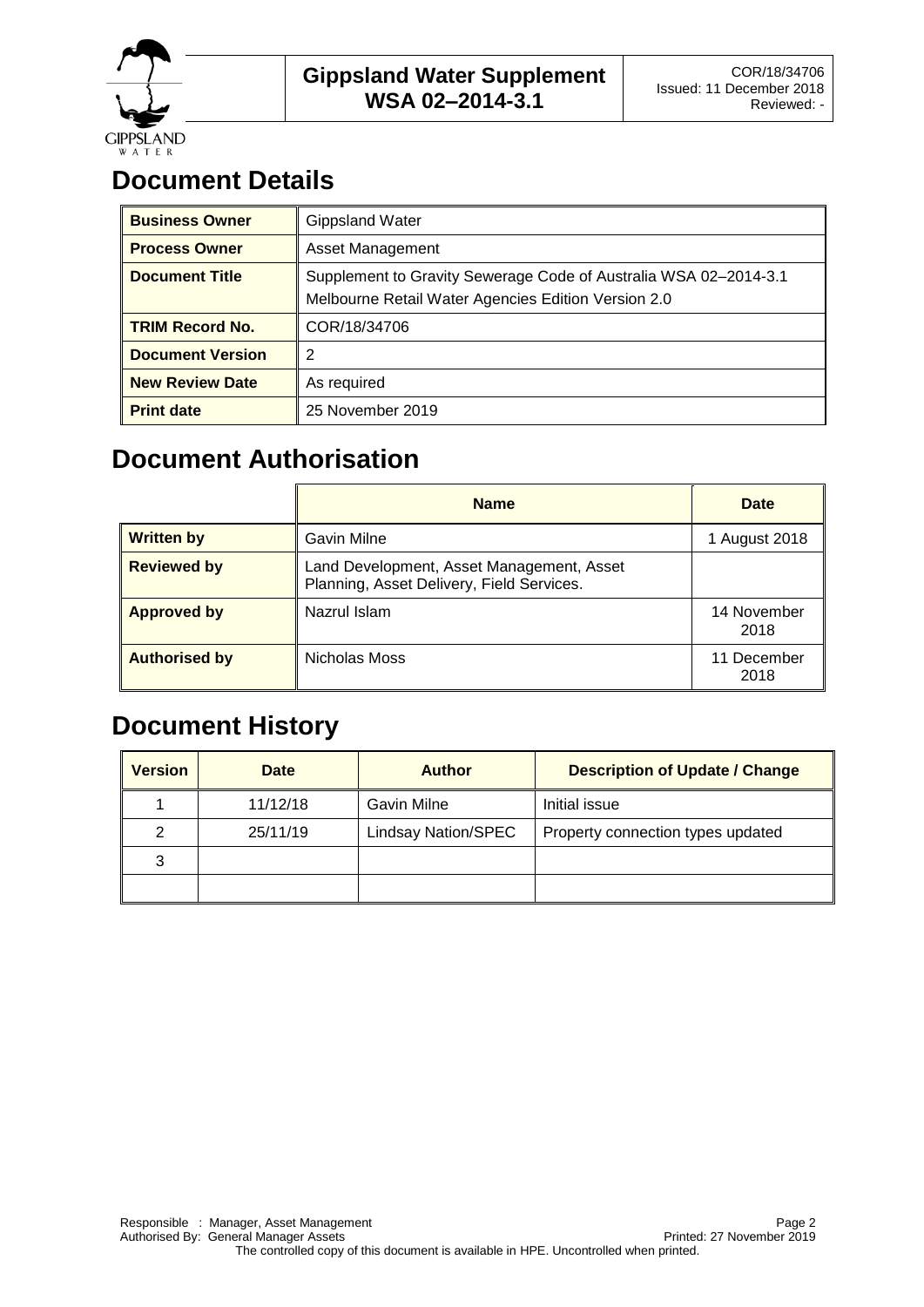

### Purpose

This Gippsland Water Supplement (this Supplement) is to the Gravity Sewerage Code of Australia WSA 02–2014-3.1 Melbourne Retail Water Agencies (MRWA) Edition Version 2.0 (the Code), including the MRWA Standard Drawings. It specifies requirements for the planning, design and construction of reticulation, branch and trunk sewers (up to and including DN 1200) and service pipes installed by Gippsland Water or installed by landowners and developers to be gifted to Gippsland Water upon completion.

### **1. Requirements**

This Supplement adopts the requirements of the following references together with Gippsland Water's amendments to the Code and to the MRWA standard drawings. The amendments are specified in Sections 4 and 5 of this Supplement.

### **2. References**

Where internal documents are referenced, information is available from Gippsland Water. Gippsland Water maintains a reference document for internal use (COR/16/53735) to provide the source of information where the Code refers to Water Agency requirements.

- 1. Gravity Sewerage Code of Australia, WSA 02–2014-3.1, Melbourne Retail Water Agencies Edition, Version 2.0.
- 2. MRWA Standard Drawings Series [100,](http://mrwa.com.au/Documents/Standards/MRWAWSA02/100-Series.pdf) [200,](http://mrwa.com.au/Documents/Standards/MRWAWSA02/200-Series.pdf) [300](http://mrwa.com.au/Documents/Standards/MRWAWSA02/300-Series.pdf) and [400](http://mrwa.com.au/Documents/Standards/MRWAWSA02/400-Series.pdf)
- 3. Gippsland Water Preferred Electrical Equipment List (COR/14/81638)
- 4. Approvals processes for installation of vendor furnished or developer installed systems [\(https://www.gippswater.com.au/developers/information\)](https://www.gippswater.com.au/developers/information)
- 5. Gippsland Water Wastewater Systems Design Criteria (COR/10/27706)
- 6. Gippsland Water Electrical Design Process (COR/14/61117)
- 7. [Gippsland Water Drafting Specifications](https://www.gippswater.com.au/developers/information/drafting-specifications)
- 8. [Gippsland Water Acceptance Deflection Test Results \(COR/04/12582\)](https://www.gippswater.com.au/developers/information/information-design-consultants)
- 9. [Gippsland Water Sewer Pipeline Vacuum Test \(COR/04/12581\)](https://www.gippswater.com.au/developers/information/information-design-consultants)
- 10. [Gippsland Water Sewer Pipeline Pressure Test \(COR/04/12580\)](https://www.gippswater.com.au/developers/information/information-design-consultants)
- 11. [Gippsland Water Acceptance Vacuum Test Results \(COR/04/12583\)](https://www.gippswater.com.au/developers/information/information-design-consultants)
- 12. [MRWA Backfill Specification 04-03.1-2006](https://www.gippswater.com.au/developers/information/national-codes-our-addendums) (COR/15/15017)
- 13. Water and Wastewater Property Servicing Policy (COR/09/4492)
- 14. Policy for Water and Wastewater Easements (COR/02/22771)
- 15. Linear Assets Decommissioning Procedure (COR/13/63980)
- 16. [Colour Standard for Pipe, Pipe Wrappings, Detectable Pipe Marker Tape and Valve](https://www.gippswater.com.au/developers/information/information-accredited-pipelayers)  [Surrounds](https://www.gippswater.com.au/developers/information/information-accredited-pipelayers) (COR/15/34922)
- 17. Gippsland Water typical drawings [water and sewer reticulation extensions](https://www.gippswater.com.au/developers/information/drafting-specifications) (refer Drafting Specification)
- 18. Application for product authorisation for use in Gippsland Water's water and sewer network (COR/18/50269)
- 19. Crossing of Major Assets Guidelines (COR/15/47634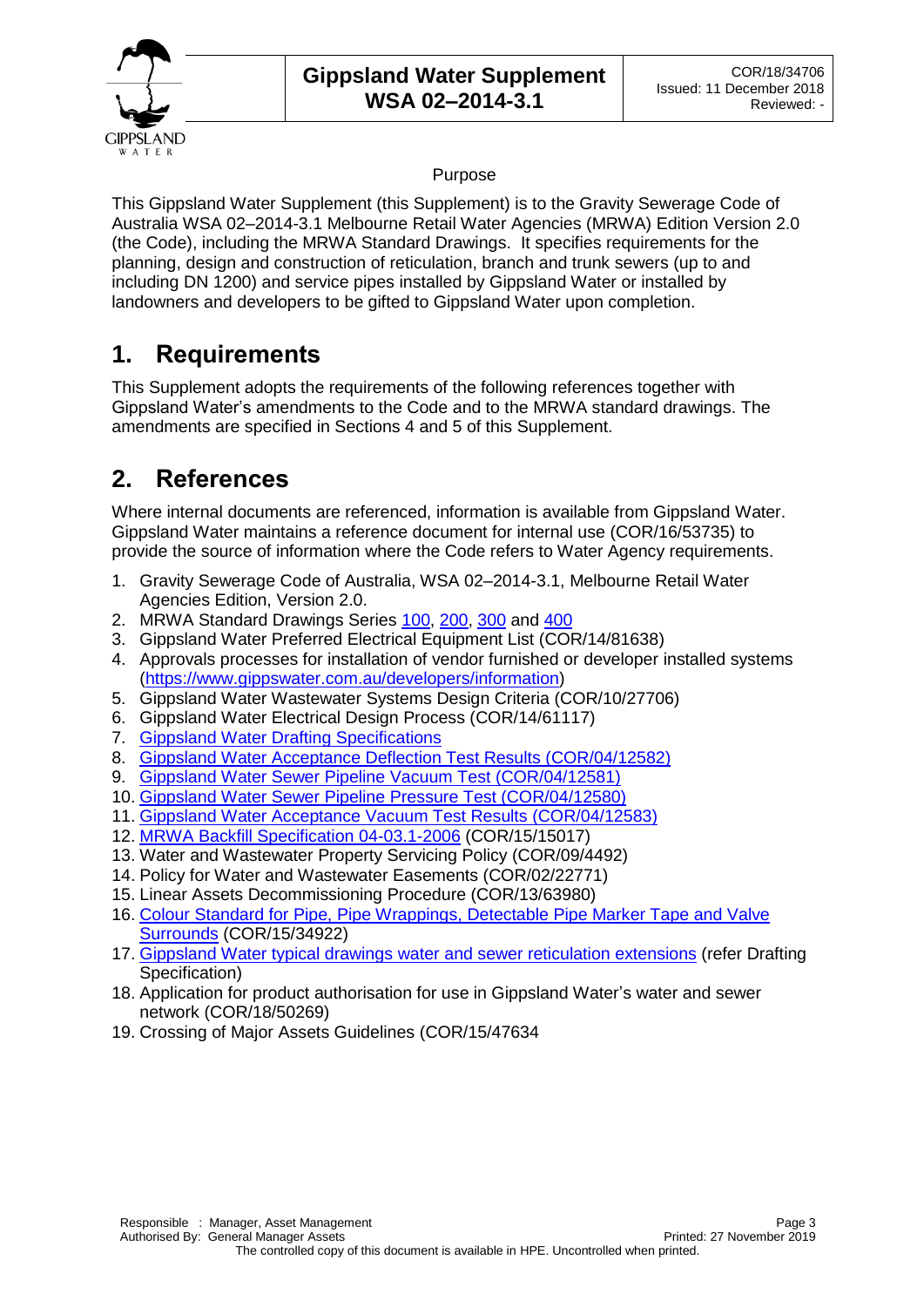

### **3. Amendments to WSA 02-2014-3.1, MRWA Edition Version 2.0**

References in brackets in the tables apply to the reference list above.

**Table 1. Amendments to Part 0: Glossary of Terms, Abbreviations and References**

| Term                | <b>Definition</b>                                                                                                        |
|---------------------|--------------------------------------------------------------------------------------------------------------------------|
| <b>Branch Sewer</b> | Sewer pipes nominally DN 225 to DN 450 that collect sewage<br>from reticulation sewers and convey sewage to trunk sewers |

### **Table 2. Amendments to Part 1: Planning and Design**

| <b>Section</b> | <b>Amendment</b>                                                                                                                                                                                                                                                                                                                                                                                                                                                                                                                                                                                                                                                                                                                                                            |  |  |
|----------------|-----------------------------------------------------------------------------------------------------------------------------------------------------------------------------------------------------------------------------------------------------------------------------------------------------------------------------------------------------------------------------------------------------------------------------------------------------------------------------------------------------------------------------------------------------------------------------------------------------------------------------------------------------------------------------------------------------------------------------------------------------------------------------|--|--|
| 1.2.5          | The concept plan shall include a Basis of Design Report that provides:<br>options considered for meeting requirements of the WSAA Code MRWA edition<br>1.<br>and Gippsland Water;<br>justifications for necessary exceptions to requirements of the WSAA Code<br>2.<br>MRWA edition and this Supplement;<br>where a development is part of a longer-term multi-stage development, how the<br>3.<br>proposed infrastructure will meet the requirements of the full development and<br>Gippsland Water's Infrastructure Servicing Plan.                                                                                                                                                                                                                                       |  |  |
| 4.1            | Additional requirement:<br>Gippsland Water approves products that have been approved by the Melbourne Retail<br>Water Agencies (MRWA). Where an MRWA approved product has different limitations of<br>use between City West Water, South East Water and Yarra Valley Water, the limitations<br>of use for that product shall be as defined by Gippsland Water. Gippsland Water will not<br>consider products for approval where they have not been appraised by WSAA and have<br>not been approved by MRWA, excepting where Gippsland Water considers the product<br>is critical for consideration of use.<br>For City West Water, South East Water and Yarra Valley Water approved products and<br>materials refer to the MRWA Portal www.mrwa.com.au/Pages/Products.aspx. |  |  |
| 4.2            | Gippsland Water's Colour Standard for Pipe, Pipe Wrappings, Detectable Pipe Marker<br>Tape and Valve Surrounds (16), shall take precedence where a colour requirement<br>differs.                                                                                                                                                                                                                                                                                                                                                                                                                                                                                                                                                                                           |  |  |
| 5.2.8          | Easement requirements shall comply with Gippsland Water's Water Supply and<br>Sewerage Easements Policy, available on Gippsland Water's web site.                                                                                                                                                                                                                                                                                                                                                                                                                                                                                                                                                                                                                           |  |  |
| 5.2.9          | Decommissioning of sewers shall be undertaken in accordance with Gippsland Water's<br>Linear Assets Decommissioning Procedure (15).                                                                                                                                                                                                                                                                                                                                                                                                                                                                                                                                                                                                                                         |  |  |
| 5.3.7          | Changes in direction using an MS or MC shall not be used except where approved by<br><b>Gippsland Water</b>                                                                                                                                                                                                                                                                                                                                                                                                                                                                                                                                                                                                                                                                 |  |  |
| Table 5.4      | Additional requirement:<br>New assets crossing or running aligned to Gippsland Water major Assets shall be in<br>accordance with Crossing of Major Assets Guidelines (19).                                                                                                                                                                                                                                                                                                                                                                                                                                                                                                                                                                                                  |  |  |
| Table 5.6      | If the lot size for a Residential development is less than 350m <sup>2</sup> on average then use<br>Table 5.6. If above then use Table 3 shown below.                                                                                                                                                                                                                                                                                                                                                                                                                                                                                                                                                                                                                       |  |  |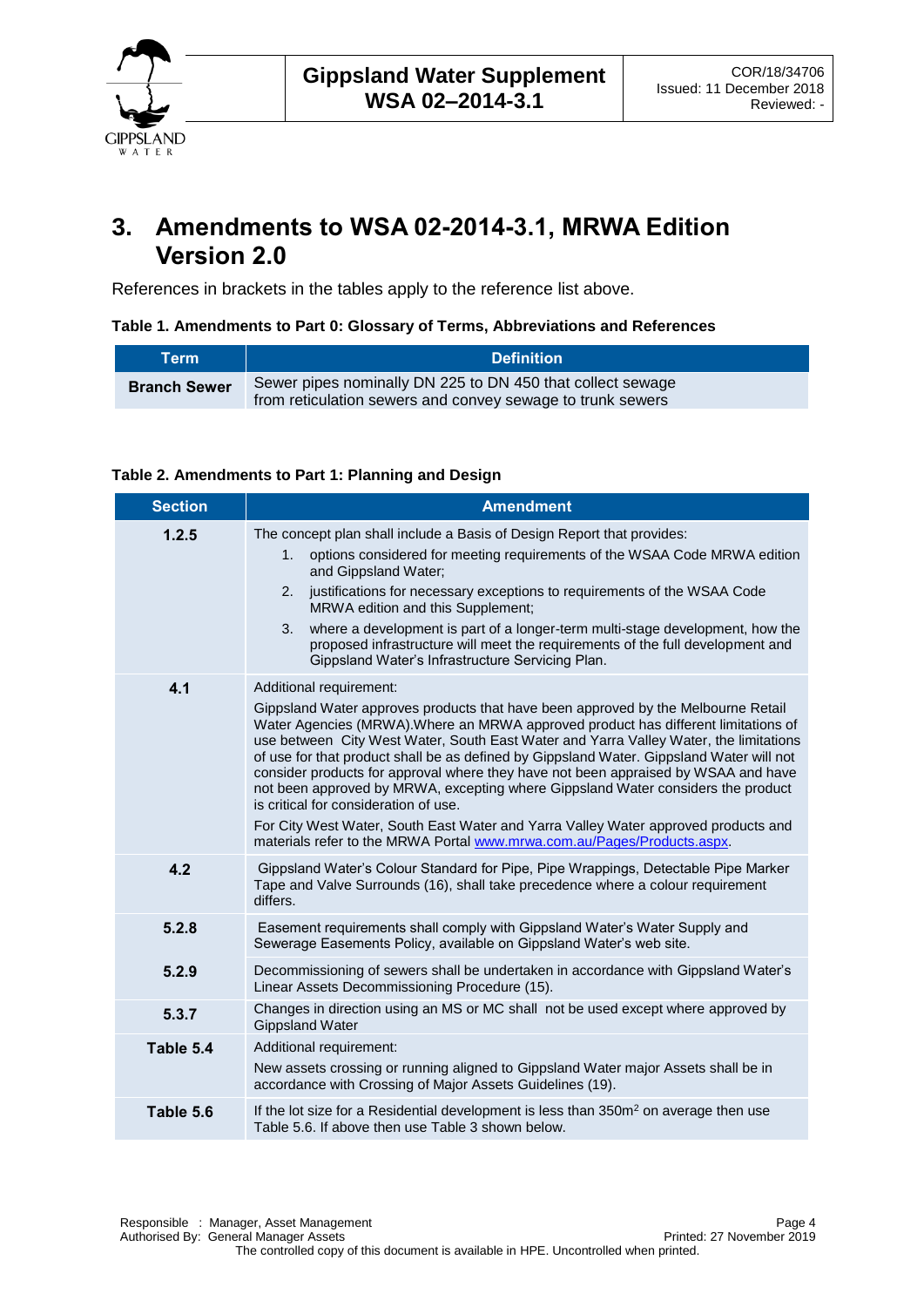

### **Gippsland Water Supplement WSA 02–2014-3.1**

| <b>Section</b> | Amendment                                                                                                                                                                                                                                                                                                                                                                                                          |
|----------------|--------------------------------------------------------------------------------------------------------------------------------------------------------------------------------------------------------------------------------------------------------------------------------------------------------------------------------------------------------------------------------------------------------------------|
| 5.6.7          | Vertical curves in sewers shall not be used except where approved by Gippsland Water                                                                                                                                                                                                                                                                                                                               |
| 5.6.8          | Compound curves shall not be used except where approved by Gippsland Water                                                                                                                                                                                                                                                                                                                                         |
| 6.2            | Change ≥DN 525 to ≥DN 300                                                                                                                                                                                                                                                                                                                                                                                          |
| 7.6.6          | External drop structures shall not be used                                                                                                                                                                                                                                                                                                                                                                         |
| 7.6.7          | MHs of 900 mm internal diameter shall not be used except where approved by<br>Gippsland Water. The minimum internal diameter of MHs shall be 1050mm. Where<br>larger diameter MHs are required, only internal diameters 1200, 1500, 1800, 2100 and<br>2400 shall be used.                                                                                                                                          |
| 7.8.5          | Temporary ends constructed shall only be used for connection of further 'development<br>stages'. If at the end of the defects period, the following development stage has not<br>been approved, the temporary end shall be removed and a TMS constructed.<br>A reticulation sewer shall have a permanent end at a development boundary even<br>though in the future the sewer will cross the development boundary. |
| 7.9.1          | Replace (e) with the following:<br>(e) Public play grounds,<br>(f) School grounds                                                                                                                                                                                                                                                                                                                                  |
| 8.2            | Water Seals and Boundary Traps are only to be installed as directed by Gippsland<br>Water                                                                                                                                                                                                                                                                                                                          |
| 10.2.1         | The layout and formatting of design drawings and specifications shall comply with<br>Gippsland Water's Drafting Specifications (7).                                                                                                                                                                                                                                                                                |
| 10.5           | For subdivisions with less than 10 m of new pipeline installation, as-constructed<br>drawings can be presented as "Field Notes".<br>As constructed drawings and Field Notes shall contain information specified in<br>Gippsland Water's Drafting Specifications (7).                                                                                                                                               |
| 12.6           | Disused and redundant sewer mains shall be decommissioned as per the WSAA code<br>MRWA edition and Gippsland Water's Linear Assets Decommissioning Policy (16).                                                                                                                                                                                                                                                    |
| 16.2           | Bends in sewers shall not be used except where approved by Gippsland Water. Curved<br>sewers shall be constructed in accordance with the WSAA code MRWA edition                                                                                                                                                                                                                                                    |
| 16.12          | Bored sewers under roads shall be constructed in accordance with WSAA Code MRWA<br>edition and the road owner's requirements.                                                                                                                                                                                                                                                                                      |
| 16.17.6        | As per WSAA code MRWA edition, Field Extrusion welding is not permitted. Welds<br>completed in the workshop are to be reviewed by Gippsland Water.                                                                                                                                                                                                                                                                 |
| 20             | Backfill shall be undertaken in accordance with MRWA Backfill Specification No. 04-<br>03.1, 2006 (12).                                                                                                                                                                                                                                                                                                            |
| 21.4           | Air Pressure and Vacuum Testing results shall be recorded in compliance with<br>Gippsland Water's Pressure Testing standards (8, 9, 10, 11).                                                                                                                                                                                                                                                                       |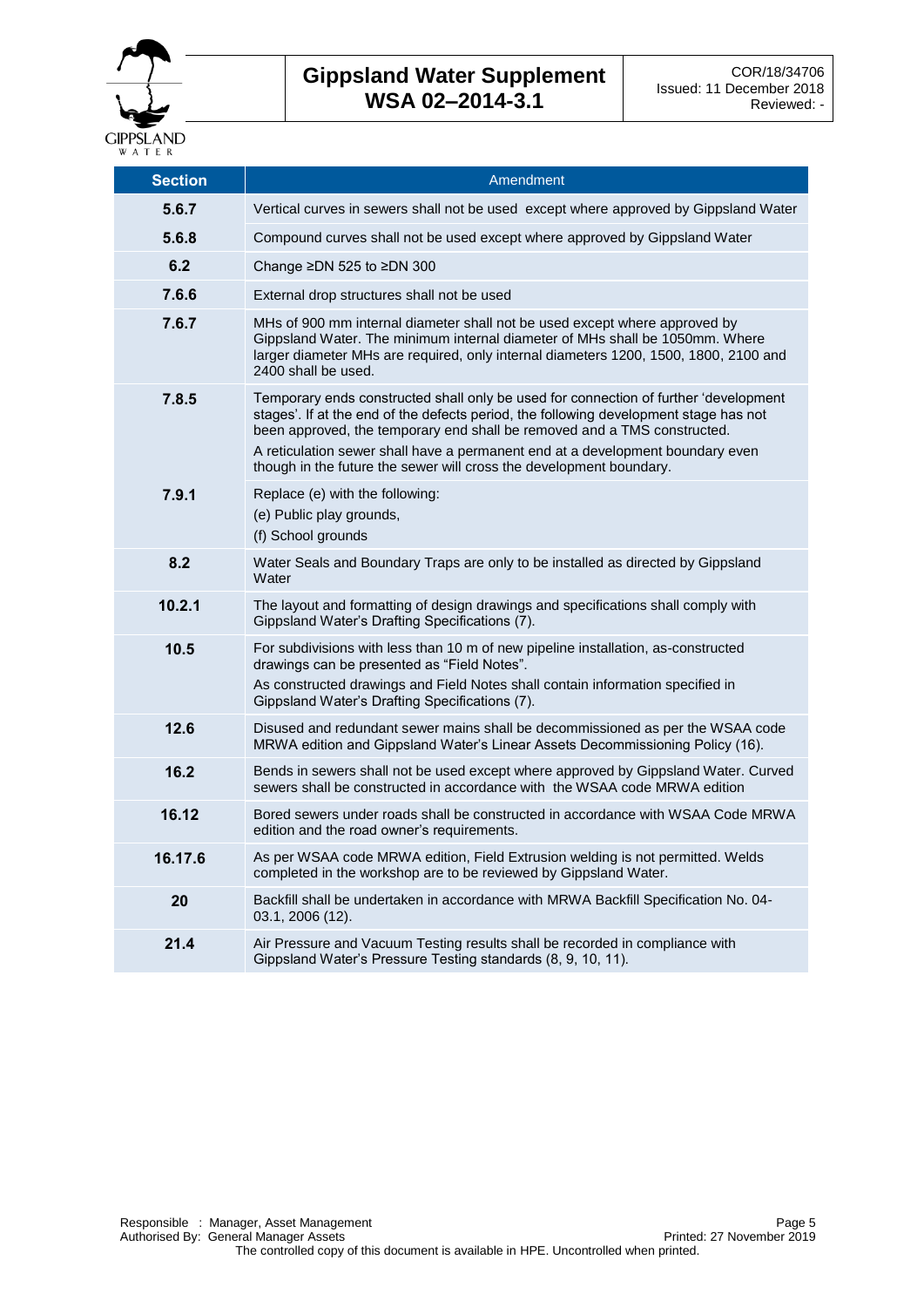

**GIPPSLAND** W A T E R

#### **Table 3 - MAXIMUM AND MINIMUM ET FOR GRAVITY SEWERS FOR RESIDENTIAL DEVELOPMENT LOT SIZE > 350M<sup>2</sup>**

| <b>PERMISSIBLE LOADS ON RESIDENTIAL SEWERS</b> |                                          |                                                                                        |                                                                                        |
|------------------------------------------------|------------------------------------------|----------------------------------------------------------------------------------------|----------------------------------------------------------------------------------------|
| <b>SEWER DIA.</b><br>DN(mm)                    | <b>GRADE</b>                             | <b>MAX. PERMISSIBLE</b><br><b>No. OF RESIDENTIAL</b><br><b>CONNECTIONS</b><br>(Note 1) | <b>MIN. PERMISSIBLE</b><br><b>No. OF RESIDENTIAL</b><br><b>CONNECTIONS</b><br>(Note 1) |
| 150                                            | 1:80<br>1:100<br>1:120<br>1:150<br>1:200 | 140<br>120<br>110<br>100<br>85                                                         | 5<br>10<br>30                                                                          |
| 225                                            | 1:150<br>1:200<br>1:250<br>1:300         | 330<br>280<br>260<br>230                                                               | 10<br>20<br>30<br>70                                                                   |
| 300                                            | 1:300<br>1:350<br>1:400                  | 450<br>430<br>390                                                                      | 35<br>40<br>120                                                                        |

Notes:

1. Maximum & minimum number of connections taken at upstream maintenance structure of a sewer.

# **4. Amendments to MRWA Standard Drawings**

Table 4. Amendments to Standard Drawings

| <b>Drawing</b> | <b>Amendment</b>                                                                                                                                                                                                                            |
|----------------|---------------------------------------------------------------------------------------------------------------------------------------------------------------------------------------------------------------------------------------------|
| 103            | Table 103-A<br>1. Remove PVC Solvent cement jointed pipes, these are not acceptable.<br>2. PVC is not accepted in industrial/commercial areas (VC preferred)                                                                                |
| 104A           | 1. Property connections are not to run parallel to a property boundary in road<br>reserve, a main extension is required where this would otherwise occur.<br>2. Gippsland Water will only be accepting Figure 104-B: Stainless steel clamp. |
| 104B           | Bends and curved in sewers are allowed in exceptional circumstances subject to<br>approval by Gippsland Water                                                                                                                               |
| 108            | Only TYPE 1, TYPE S and GW TYPE 4A property connections are to terminate at<br>the edge of easements.                                                                                                                                       |
| 208            | All trenchless construction for road crossings are to be as per Code & road owner's<br>requirements.                                                                                                                                        |
| 209            | Drawing is adopted but all 600mm clearances to be 1000mm                                                                                                                                                                                    |
| 303            | "Jump Up" (Type 2) property connections are not accepted by Gippsland Water.<br>Replace "Jump Up" (Type 2) property connection with GW Type 2A property<br>connection as shown in Figure 1 below.                                           |
| 304            | Offset "Jump Up" (Type 4) property connections are not accepted by Gippsland<br>Water. Replace Offset "Jump Up" (Type 4) property connection with Figure 1 shown<br>below.                                                                  |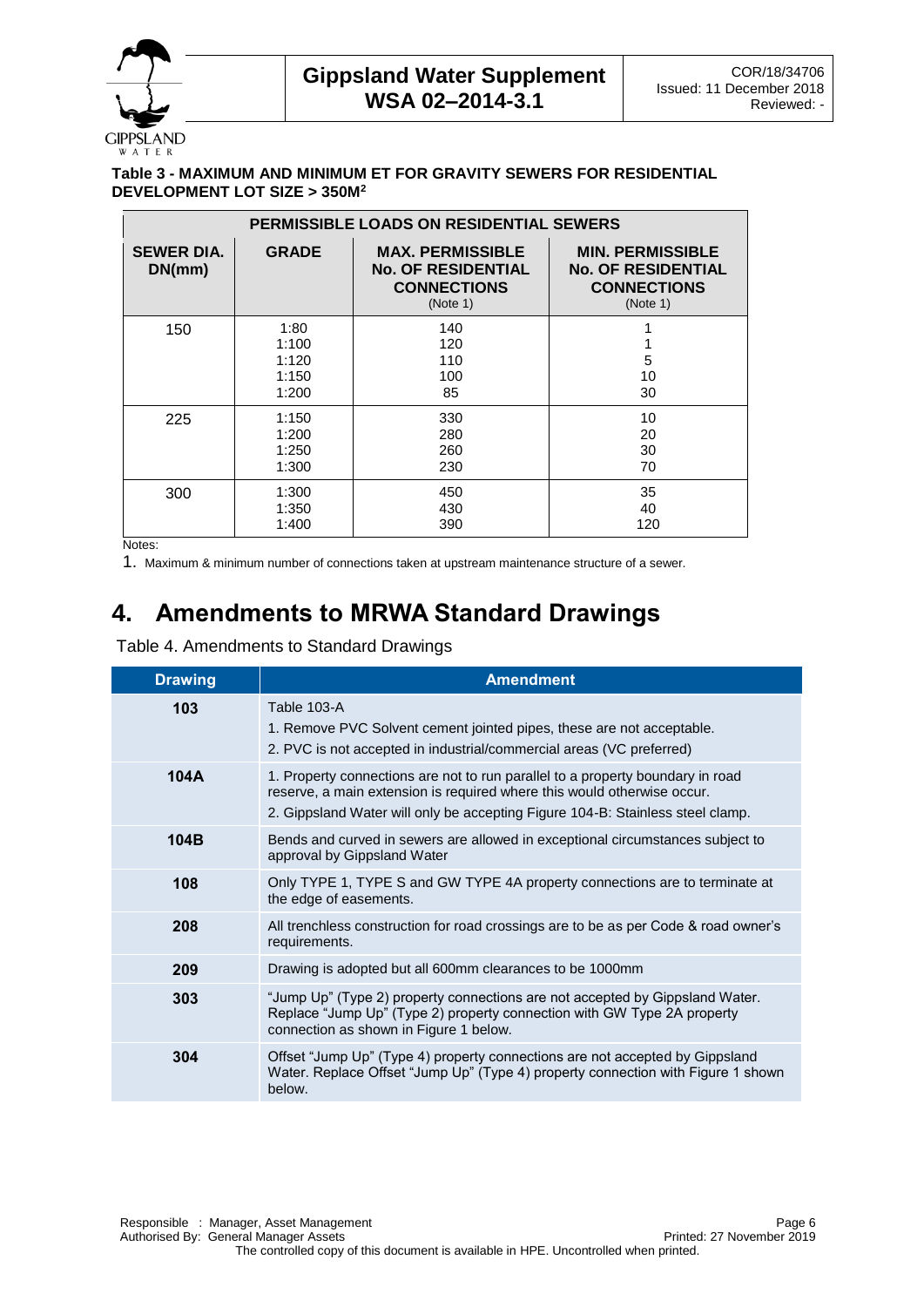

**GIPPSLAND** W A T E R

### **Figure 1 – GW TYPE 2A AND GW TYPE 4A PROPERTY CONNECTIONS**



### **5. Service connections**

Property connection sewers to existing in-service sewer mains are to be performed by contractors approved by Gippsland Water within the limitations of their approval.

Applications for connection are at [www.gippswater.com.au/developers/property](http://www.gippswater.com.au/developers/property-connections/connections)[connections/connections.](http://www.gippswater.com.au/developers/property-connections/connections) (new sewer point cut-in)

Mains to be transferred to Gippsland Water as gifted assets shall have all property connection sewers installed during construction of the mains.

### **6. Approved consultants and contractors**

Planning, design and construction of sewer mains are to be carried out by consultants and contractors approved by Gippsland Water within the limitations of their approval.

For sewer mains installed by developers, refer to the Gippsland Water Accredited Design Consultants list and the Gippsland Water Accredited Pipe-layers list. [\(www.gippswater.com.au/GWServices/LandDevelopment.aspx\)](http://www.gippswater.com.au/GWServices/LandDevelopment.aspx).

For sewer mains installations managed by Gippsland Water, refer to GWS417 Panel of Technical Service Providers.

# **7. Approval Processes**

For sewer mains installed by developers, refer to https://www.gippswater.com.au/developers/information for approval documents and forms.